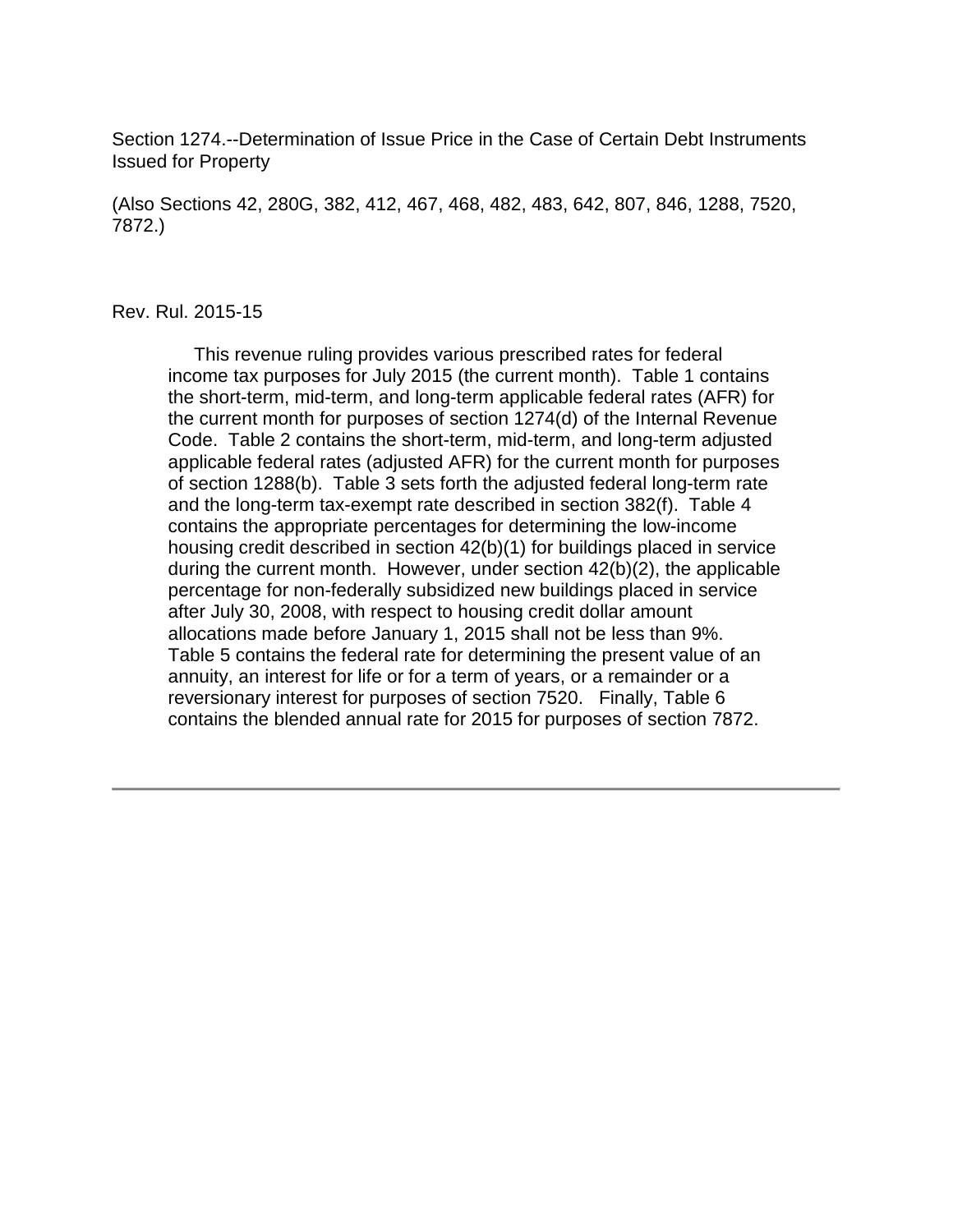# REV. RUL. 2015-15 TABLE 1

# Applicable Federal Rates (AFR) for July 2015

|            | <b>Period for Compounding</b> |            |           |                |  |  |
|------------|-------------------------------|------------|-----------|----------------|--|--|
|            | Annual                        | Semiannual | Quarterly | <b>Monthly</b> |  |  |
|            |                               |            |           |                |  |  |
|            | Short-term                    |            |           |                |  |  |
| <b>AFR</b> | .48%                          | .48%       | .48%      | .48%           |  |  |
| 110% AFR   | .53%                          | .53%       | .53%      | .53%           |  |  |
| 120% AFR   | .58%                          | .58%       | .58%      | .58%           |  |  |
| 130% AFR   | .62%                          | .62%       | .62%      | .62%           |  |  |
|            |                               |            |           |                |  |  |
|            | Mid-term                      |            |           |                |  |  |
| <b>AFR</b> | 1.77%                         | 1.76%      | 1.76%     | 1.75%          |  |  |
| 110% AFR   | 1.95%                         | 1.94%      | 1.94%     | 1.93%          |  |  |
| 120% AFR   | 2.12%                         | 2.11%      | 2.10%     | 2.10%          |  |  |
| 130% AFR   | 2.30%                         | 2.29%      | 2.28%     | 2.28%          |  |  |
| 150% AFR   | 2.66%                         | 2.64%      | 2.63%     | 2.63%          |  |  |
| 175% AFR   | 3.10%                         | 3.08%      | 3.07%     | 3.06%          |  |  |
|            |                               |            |           |                |  |  |
|            | <u>Long-term</u>              |            |           |                |  |  |
| <b>AFR</b> | 2.74%                         | 2.72%      | 2.71%     | 2.70%          |  |  |
| 110% AFR   | 3.01%                         | 2.99%      | 2.98%     | 2.97%          |  |  |
| 120% AFR   | 3.29%                         | 3.26%      | 3.25%     | 3.24%          |  |  |
| 130% AFR   | 3.57%                         | 3.54%      | 3.52%     | 3.51%          |  |  |
|            |                               |            |           |                |  |  |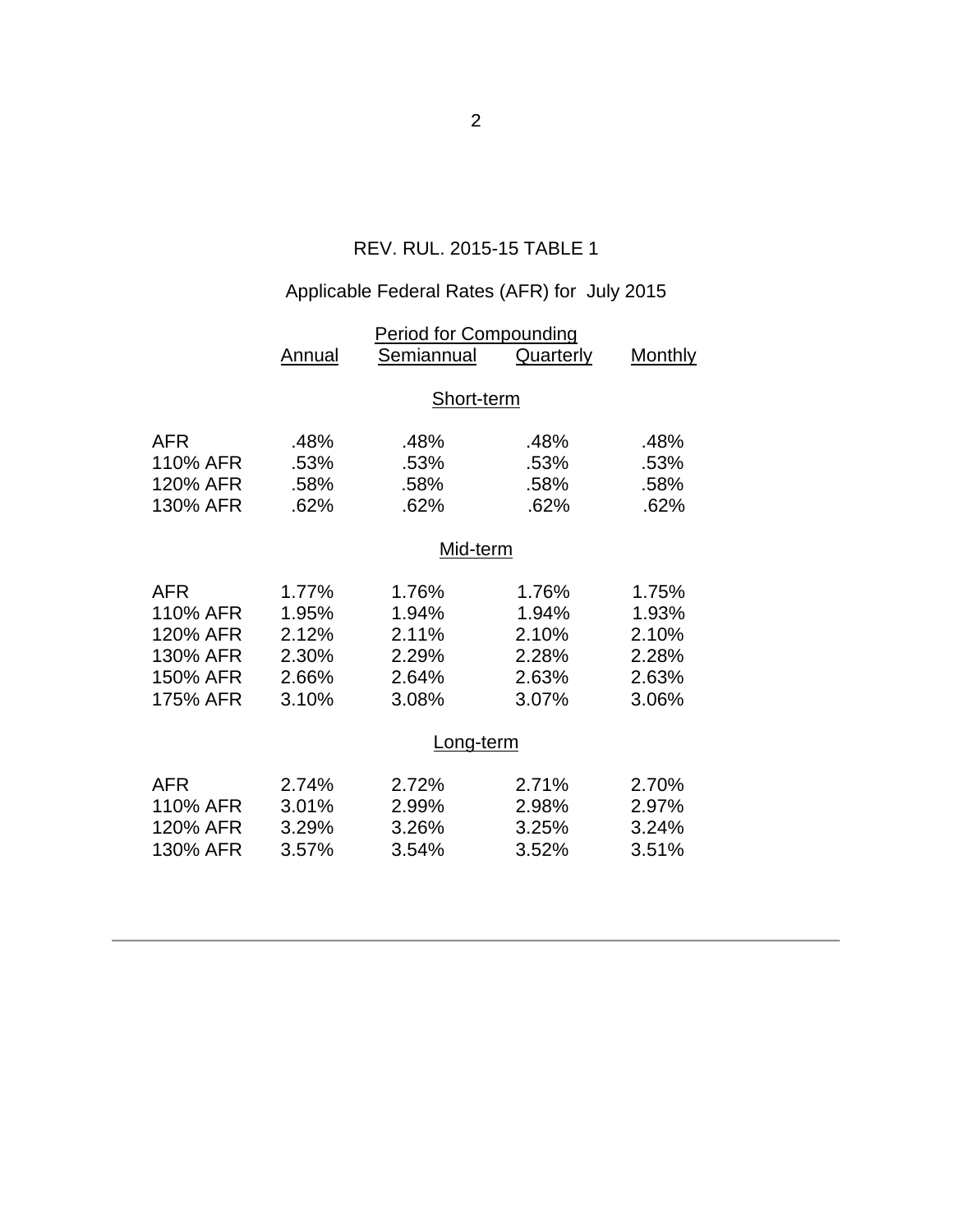### REV. RUL. 2015-15 TABLE 2

# Adjusted AFR for July 2015

| <b>Period for Compounding</b> |        |            |           |         |  |  |
|-------------------------------|--------|------------|-----------|---------|--|--|
|                               | Annual | Semiannual | Quarterly | Monthly |  |  |
| Short-term<br>adjusted AFR    | .48%   | .48%       | .48%      | .48%    |  |  |
| Mid-term<br>adjusted AFR      | 1.67%  | 1.66%      | 1.66%     | 1.65%   |  |  |
| Long-term<br>adjusted AFR     | 2.74%  | 2.72%      | 2.71%     | 2.70%   |  |  |

### REV. RUL. 2015-15 TABLE 3

# Rates Under Section 382 for July 2015

| Adjusted federal long-term rate for the current month                                                                                                                                | 2.74% |
|--------------------------------------------------------------------------------------------------------------------------------------------------------------------------------------|-------|
| Long-term tax-exempt rate for ownership changes during the<br>current month (the highest of the adjusted federal long-term<br>rates for the current month and the prior two months.) | 2.74% |